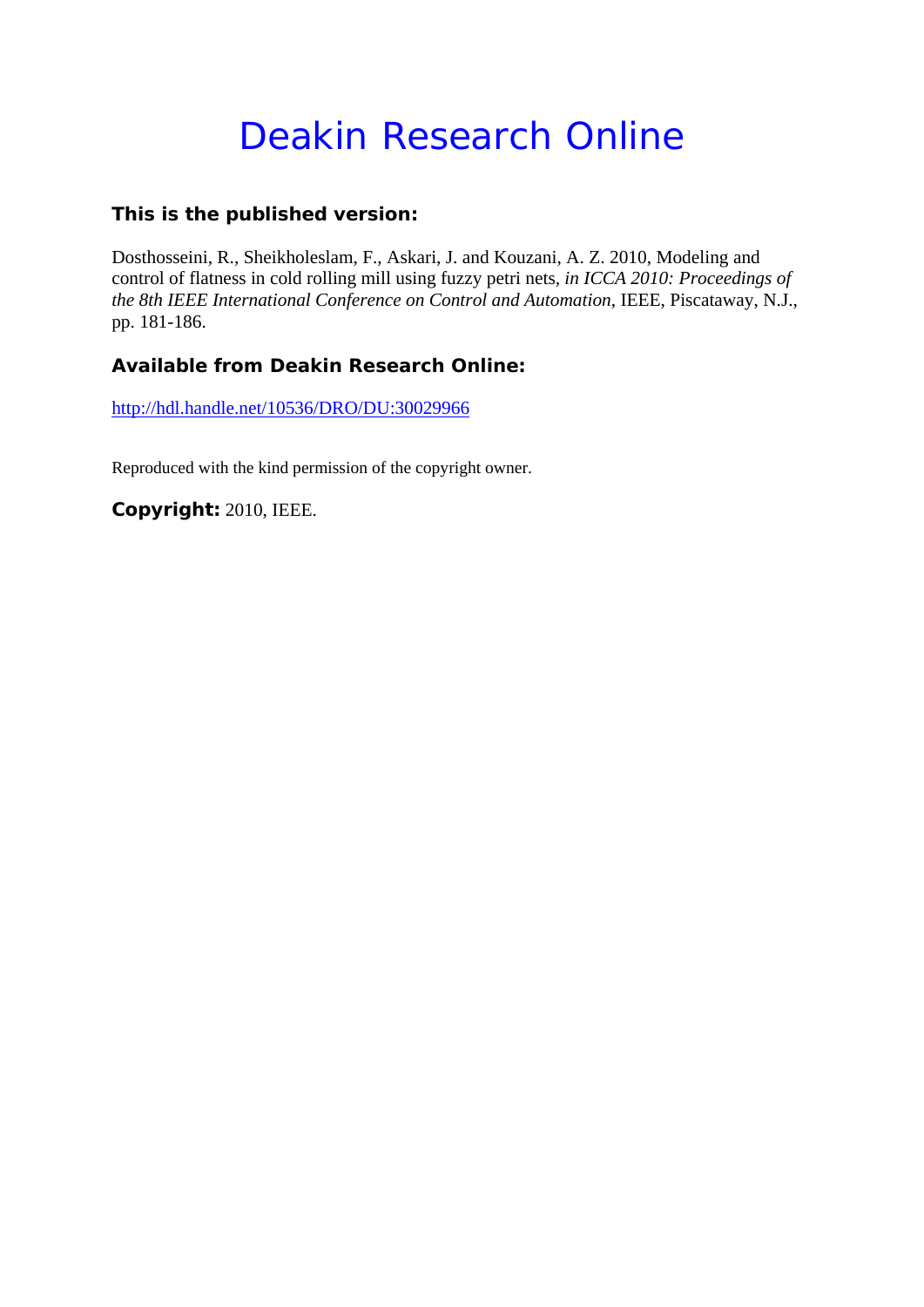## **Modeling and Control of Flatness in Cold Rolling Mill Using Fuzzy Petri Nets**

R. Dosthosseini, F. Sheikholeslam, *Member, IEEE*, J. Askari, and A. Z. Kouzani, *Member, IEEE*

*Abstract***— Today, having a good flatness control in steel industry is essential to ensure an overall product quality, productivity and successful processing. Flatness error, given as difference between measured strip flatness and target curve, can be minimized by modifying roll gap with various control functions. In most practical systems, knowing the definition of the model in order to have an acceptable control is essential. In this paper, a fuzzy Petri net method for modeling and control of flatness in cold rolling mill is developed. The method combines the concepts of Petri net and fuzzy control theories. It focuses on the fuzzy decision making problems of the fuzzy rule tree structures. The method is able to detect and recover possible errors that can occur in the fuzzy rule of the knowledge-based system. The method is implemented and simulated. The results show that its error is less than that of a PI conventional controller.** 

#### I. INTRODUCTION

O improve product quality and accuracy in steel To improve product quality and accuracy in steel<br>industry, modeling and control of flatness has become important. Flatness systems have nonlinear time varying dynamics. Therefore, a proper model and also an improved control method would help decrease the error of the flatness system. To evaluate the quality of a steel strip, flatness control and the gauge accuracy are the most important parameters in cold rolling mill [1].

Measurement in flatness control systems is not identified in a quantitative form. Also, flatness control is not straightforward [1]. Therefore, measurement and manipulation of control parameters in cold rolling mill flatness control are complicated [2]. An intelligent control approach has a good potential to tackle these issues. In addition, Petri net can be employed as an alternative modeling and analysis formulation to make the system model simpler and more legible.

Conventional fuzzy control and coupled fuzzy-PID control algorithms are used to control flatness in hot strip mill [3]. It used the flatness prediction as the controlled

Manuscript received September 28, 2009.

R. Dosthosseini is with the School of Engineering, Deakin University, Geelong, Victoria 3217, Australia (phone: +61352272183; fax: +61352272167; e-mail: rdost@deakin.edu.au & doosthoseyni@ec.iut.ac.ir), and the Electrical and Computer Engineering Department, Isfahan University of Technology, Isfahan, Iran, 84156.

F. Sheikholeslam, is with the Electrical and Computer Engineering Department, Isfahan University of Technology, Isfahan, Iran, 84156 (email: sheikh@cc.iut.ac.ir).

J. Askari, is with the Electrical and Computer Engineering Department, Isfahan University of Technology, Isfahan, Iran, 84156 (e-mail: jaskari@cc.iut.ac.ir).

A. Z. Kouzani is with the School of Engineering, Deakin University, Geelong, Victoria 3217, Australia, (e-mail: kouzani@deakin.edu.au).

objective in a back-propagation neural network model. The results showed that the coupled fuzzy-PID control algorithm reduced the flatness error significantly and achieved better stability at steady state.

A self-tuning PI control system was used for the flatness control of hot strip [4]. A flatness sensing system was employed to design a self-tuning PI control algorithm that improved the flatness of hot strip in finishing mill processes.

Dynamic effective matrix was used for flatness control in cold strip mills [5]. The influence of the change of parameters in rolling processes on the effective matrix was considered, and the approach was validated by industrial trials. Then, a fuzzy neural network effective matrix model was built, and then the network structure was optimized to solve the calculation problem of the dynamic effective matrix. The flatness control scheme for cold strip mills was proposed based on the dynamic effective matrix.

Fuzzy control method was employed for flatness control in cold rolling mill [6]. Strip flatness was described by an orthogonal polynomial regression based on measurement of output stress distribution. Two fuzzy logic controllers were developed: (i) skewing compensation controller to adjust the linear flatness error, and (ii) bending controller to eliminate parabolic flatness error.

A neural network-based method was realized for flatness control in cold rolling mill [1]. The ability to adapt and learn from environment, and the approximation of any non-linear function to a desired degree of accuracy are the important benefits of neural network approaches. The achieved results were compared against those of a conventional-error-decomposition function for flatness control.

In this paper, the fuzzy Petri net (FPN) method is chosen to model and control flatness in cold rolling mill. FPN has knowledge expression ability for designing dynamic knowledge expert system [7]. Generally, a FPN is based on fuzzy production rules, which have powerful modeling and analysis ability. FPN has a high ability to provide a basis for modeling and variant purposes such as knowledge representation [8], reasoning mechanisms [9], knowledge acquisition [10], etc.

Web based learning using FPN was introduced in [11], and a complete course generation platform in e-learning is developed. A fuzzy reasoning Petri net (FRPN) was developed [12] to represent decision making rules in a disassembly process. A formal reasoning algorithm based on FPRN was formed to perform fuzzy reasoning automatically allowing one to exploit maximum parallel reasoning potential embedded in the model.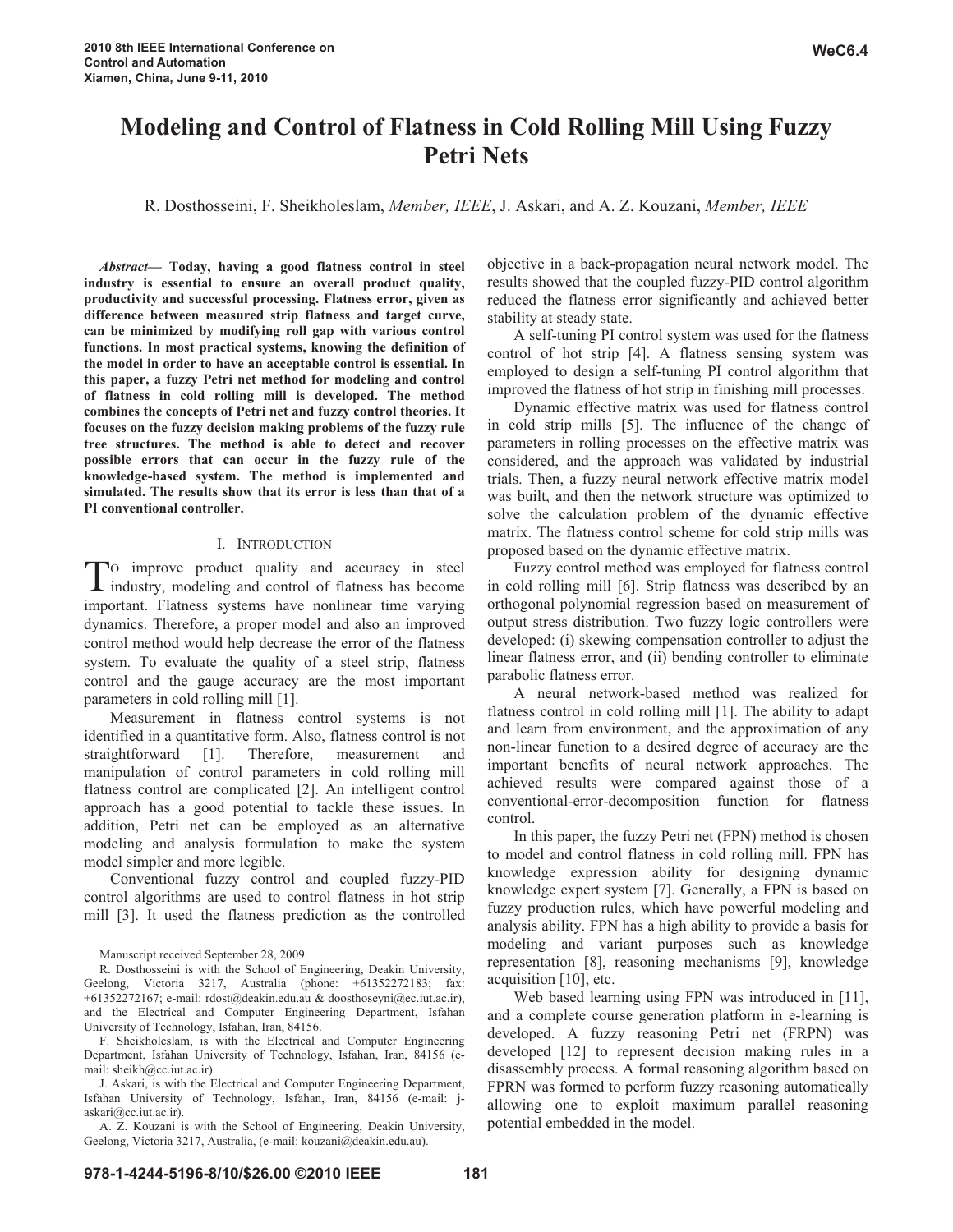A fuzzy timed Petri net approach was introduced in [13] to show how the time factor can be added as an integral part of the model of transition and place. A FPN model was developed by adding and quantifying the concept of information that is affected by the aging factor. Also, a discrete-FTPN was considered as an algorithm to compute reachable states for discrete-FTPN models [14]. Properties of the continuous-FTPN model, which are used to describe the system's behavior, were presented.

In order to have a stable FPN model, necessary and sufficient conditions were introduced in [15]. Fuzzy control system modeling tools were employed and stability theorem of the fuzzy control system was developed based on the necessary and sufficient conditions under which the fuzzy control system was stable.

In this paper, a fuzzy Petri net method for modeling and control of flatness in cold rolling mill is developed. The method combines the concepts of Petri net and fuzzy control theories. It focuses on the fuzzy decision making problems of the fuzzy rule tree structures. The method is able to detect and recover possible errors that can occur in the fuzzy rule of the knowledge-based system.

This paper is organized as follows. Section II provides an overview of fuzzy control and strip shape pattern. Section III describes Petri nets. Section IV provides an overview of fuzzy Petri net. Section V explains FPN modeling and control of flatness in a cold rolling mill. Also, the results are presented and compared against those of a PI conventional control. Finally, conclusions are given in Section VI.

#### II. FUZZY CONTROL AND STRIP SHAPE PATTERN

The block diagram description of the proposed control system for a cold rolling mill is shown Fig. 1.





The flatness of the output strip can be presented by rolling mill output stress distribution across the strip width [6]. In the cold rolling mill, this stress distribution is measured by a shape meter in the width direction. The derivation equation of stress distribution using an orthogonal polynomial regression can be considered as follows [6]:  $\Delta \sigma(x) = a_0 \ddot{\theta_0} + a_1 \theta_1 + a_2 \theta$  $\sim$  (1)

where

$$
\theta_i \cdot \theta_j = \begin{cases} 1, & i = j \\ 0, & i \neq j \end{cases}
$$
 (2)

and

$$
\theta_0 = b
$$

$$
\theta_1 = cx + d \tag{3}
$$

$$
\theta_2 = ex^2 + f
$$

and

$$
a_i = \sum_{i=0}^{2} (\Delta \sigma(x)\theta_i) / \sum_{i=0}^{2} (\theta_i, \theta_i).
$$
 (4)

Considering these equations, it is clear that the backup skewing can affect  $a_1$ , and the work roll bending can affect  $a_2$ . Also  $a_0$  represents the stress coefficient. Let the desired output stress be:

$$
\Delta \sigma^*(x) = a_0^* \theta_0 + a_1^* \theta_1 + a_2^* \theta_2 \tag{5}
$$

The aim of flatness control using fuzzy control is to minimize the flatness error,  $\Delta \sigma^*(x) - \Delta \sigma(x)$ .

The fuzzy rule, that is used to control the flatness system, is considered as follows:

$$
R = IF \ e_0 \ is \ A^i \ AND \ e_1 / e_2 \ is \ B^i \ THEN \ u_1 / u_2 \ is \ C^i \tag{6}
$$

where  $e_0 = a_0^* - a_0$ , the mean stress error signal,  $e_1 = a_1^*$  –  $a_1$ , the linear flatness error signal, and  $e_2 = a_2^* - a_2$ , the parabolic flatness error signal, are the inputs,  $A^i$ ,  $B^i$ , and  $C^i$ are fuzzy sets, and  $u_1$  and  $u_2$  are the outputs signals for the fuzzy control system.

Input and output membership functions are shown in Fig. 2, and the associated symbols are described in Table I.



Fig. 2. Membership functions

All rules of the fuzzy skewing and bending controller are shown in Table II and III. The fuzzy rules of the decision tree structure of the flatness control for skewing controller is shown in Fig. 3. Also, the fuzzy rules of the decision tree structure of the flatness control for bending controller can be carried out in the same manner.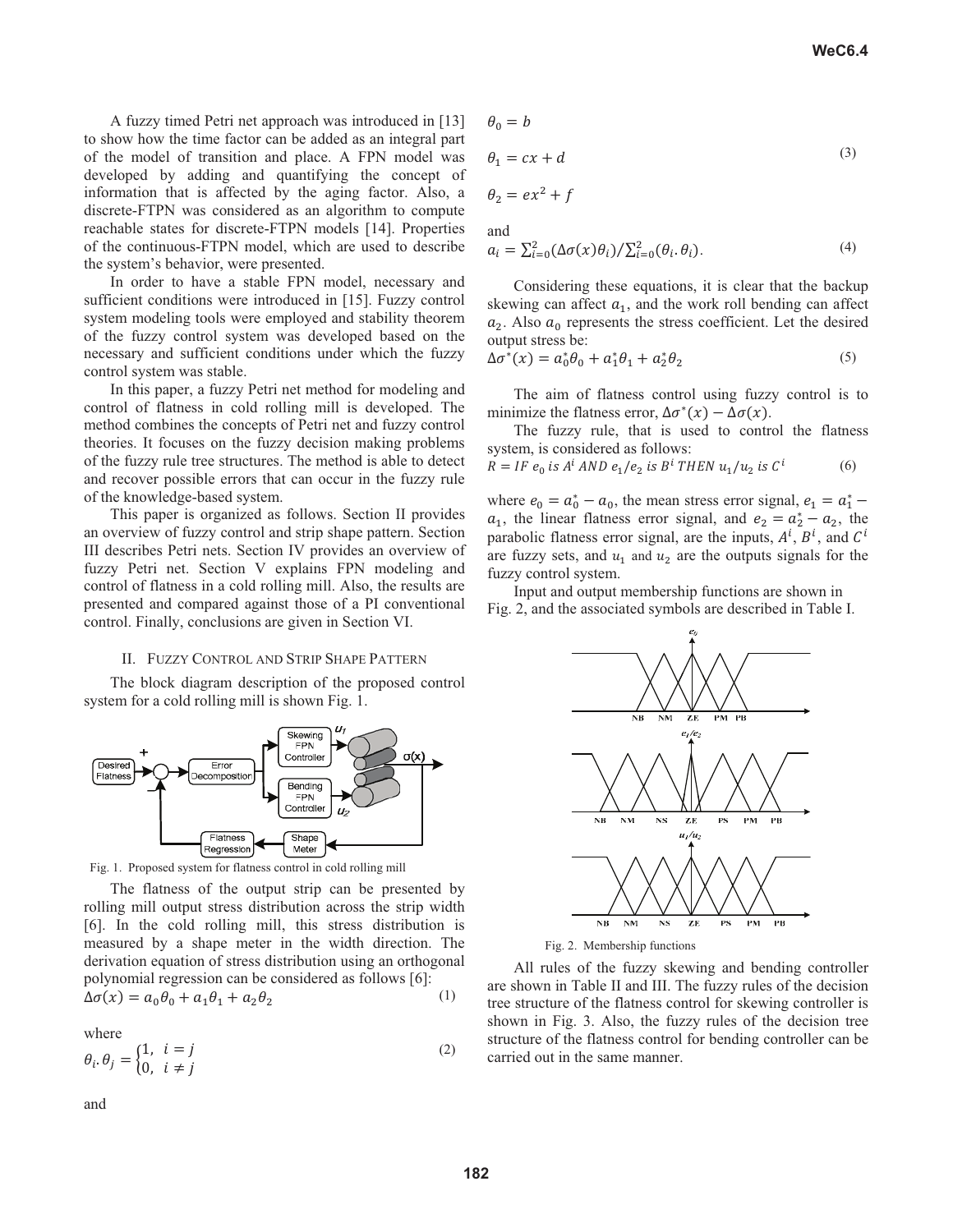|                         |           | <b>FUZZY DESCRIPTIONS SYMBOLS</b>        |                                                                                                                                                          |                  |           |           |    |
|-------------------------|-----------|------------------------------------------|----------------------------------------------------------------------------------------------------------------------------------------------------------|------------------|-----------|-----------|----|
|                         |           | Symbol                                   | Description                                                                                                                                              |                  |           |           |    |
|                         |           | NB<br>NM<br>NS<br>ZE<br>PS<br>PM<br>PB   | <b>Negative Big</b><br><b>Negative Medium</b><br><b>Negative Small</b><br>Zero<br><b>Positive Small</b><br><b>Positive Medium</b><br><b>Positive Big</b> |                  |           |           |    |
|                         |           | <b>RULES OF FUZZY SKEWING CONTROLLER</b> |                                                                                                                                                          | <b>TABLE II</b>  |           |           |    |
| e <sub>1</sub><br>$e_0$ | NB        | NM                                       | <b>NS</b>                                                                                                                                                | ZE               | <b>PS</b> | PM        | PB |
| NB                      | <b>PM</b> | <b>PS</b>                                | ZE                                                                                                                                                       | ZE               | ZE        | <b>NS</b> | NM |
| NM                      | PB        | PM                                       | PS                                                                                                                                                       | ZE               | NS        | NM        | NB |
| ZE                      | PB        | PM                                       | PS                                                                                                                                                       | ZE               | NS        | NM        | NB |
| <b>PM</b>               | PВ        | PM                                       | PS                                                                                                                                                       | ZE               | NS        | NΜ        | NB |
| PB                      | PМ        | <b>PS</b>                                | ZE                                                                                                                                                       | ZE               | ZE        | NS        | NM |
|                         |           | <b>RULES OF FUZZY BENDING CONTROLLER</b> |                                                                                                                                                          | <b>TABLE III</b> |           |           |    |
| e <sub>2</sub><br>$e_0$ | NB        | NM                                       | <b>NS</b>                                                                                                                                                | ZE               | <b>PS</b> | <b>PM</b> | PB |
| NB                      | PB        | PM                                       | ZE                                                                                                                                                       | ZE               | ZE        | <b>NM</b> | PB |
| NM                      | PВ        | PM                                       | PS                                                                                                                                                       | ZE               | NS        | NM        | PВ |
| ZE                      | PM        | <b>PS</b>                                | PS                                                                                                                                                       | ZE               | NS        | NS        | PM |
| <b>PM</b>               | PS        | <b>PS</b>                                | PS                                                                                                                                                       | ZE               | NS        | NS        | PM |
| PB                      | PS        | PS                                       | ZE                                                                                                                                                       | ZE               | ZE        | NS        | PS |

TABLE I

In this work, we use the basic concept of an actual fuzzy technique *Sugeno* fuzzy procedure [16]. This procedure was used in making decisions for fuzzy rules.

#### III. PETRI NETS

A Petri net is a mathematical modeling language for the description of discrete distributed systems [17]. A Petri net is a directed bipartite graph. It offers a graphical notation for stepwise processes that include choice, iteration, and concurrent execution. However, Petri net has an exact mathematical definition of their execution semantics, with mathematical theory for process analysis.

A Petri net is a graph that consists of *p*, *t*, *F*, *W*, *M*, and *INH* where

- $p_k \in p$  indicates the place in the net where p is all available places in the net. Inputs, outputs, and various states of the systems are defined as  $p_k$ .
- $t_i \in t$  is a transition of a system where t is a set of accepted transitions. It shows the events of the system. Each event includes some pre conditions which are represented with a place. Each transition is a set of input and output places. Places at the source of incoming arcs are called input places. On the other hand, places at the destination of outgoing arcs are called output places.



Fig. 3. Decision tree structure of skewing

In addition, each place is a set of input and output transitions. Input transitions are located at the source of incoming arcs, and output transitions are those at the destination of outgoing arcs. A transition can be enabled if each input place of the transition is marked with a token [18]. An enabled transition fires by removing a token from each input place and adding a token to each output place.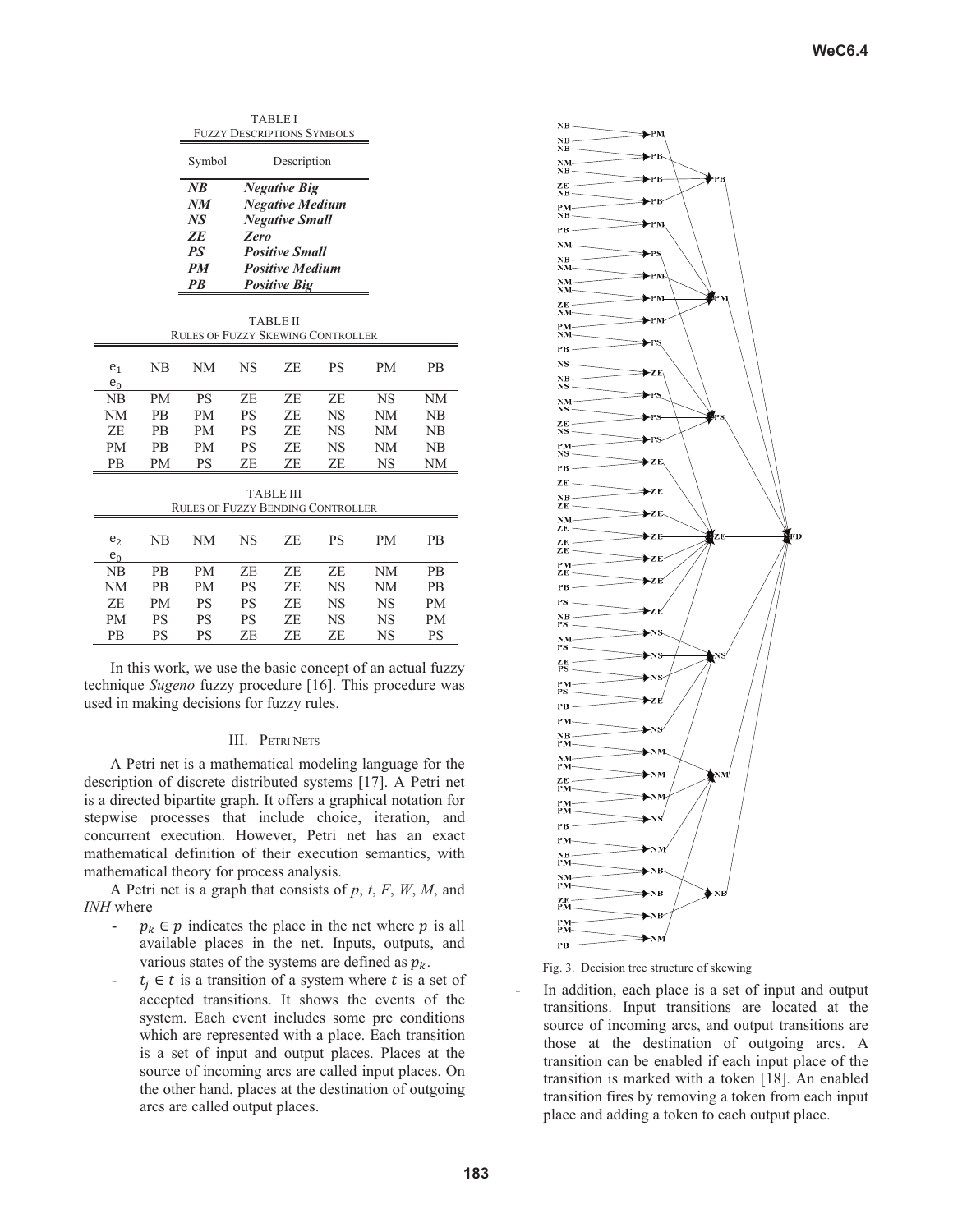A dead transition is one that never enabled. Also a transition without any input place is called a source transition, and a sink transition is a transition without any output place. A source transition is unconditionally enabled, and on the other hand, firing of a sink transition consumes tokens without producing any [19].

- $F$  is the set of arcs where each arc connects a place and a transition. A weight function associated with each arc of the net is defined as  $W: F \to N^+$ , where  $N^+$  is a set of non negative integers. If there is no digit on an arc,  $W$  is equal to 1. Also in a Petri net, the following conditions should be satisfied:
	- 1.  $p \cap t = \emptyset$ ,
	- 2.  $p \cup t \neq \emptyset$ ,
	- 3.  $F \subseteq (p \times t) \cup (t \times p)$ , the flow relation between the sets of places and transitions,
	- 4.  $p \neq \emptyset$  and  $t \neq \emptyset$ , i.e. there should be at least one place and one transition.
- INH is an inhibition function, where  $INH \subset (p \times$  $t$ ), represented by circle headed arcs connecting every place  $p_k \in p$  contained  $INH(t_i)$  to a transition  $t_i \in t$ . An inhibitor arc disables a transition  $t_i \in t$  of a place  $p_k \in p$  has W or more tokens. An inhibitor arc does not change the marking of a place  $p_k \in p$  when the associated transition  $t_i \in t$  fires.

When a token exists in a place, it shows the condition or the state indicating the place. A marking is an assignment of an integer to each place in the net that represents the number of tokens at that place [18]. Tokens and marking are used to record the state of a Petri net. M is a vector of order  $k$ , the number of places in the net, and  $m_i$ , *i*th member of *M*, denotes the number of tokens at place  $p_i$ .

A marking of a Petri net is reachable if there exists a series of transition firings that leads from  $M_0$  to the marking. Therefore, a Petri net generates a graph whose nodes are reachable and whose edges represent transition firings using consecutive firing of enabled transitions.

To have a reasonable graph for a system using Petri net, terms of the system states and their changes and dynamic behavior of the system can be employed as a state or marking in a Petri net. Firing rule in a Petri net is described as follows [19]:

*Firing rule*: A transition  $t_i$  is said to be enabled if each input place  $p_k$  of  $t_i$  is marked with at least  $W(p_k, t_i)$ tokens, where  $W(p_k, t_i)$  is the weight value of the arc from  $p_k$  to  $t_i$ . On the other hand, depending on the event that actually takes place or not, an enabled transition  $t_i$ may or may not fire. After firing,  $W(p<sub>s</sub>, t<sub>i</sub>)$  tokens from each input place  $p_s$  of  $t_j$  is removed, and then  $W(t_j, p_s)$ tokens are added to each output place  $p_s$ .  $W(t_i, p_s)$  is the weight value of the arc from  $t_i$  to  $p_s$ .

As an example, Fig. 4 shows the graph of a well known chemical reaction:  $2H_2 + O_2 \rightarrow 2H_2O$  using Petri net.



Fig. 4. Petri net model for  $H_2O$ 

#### IV. FUZZY PETRI NETS

Generally, Petri nets cannot have sufficient power to represent and handle approximate and uncertain information [20,21]. To have fuzzy production rules, the basic concepts of fuzzy reasoning and propositional logic have been combined with the graphical representation of Petri nets. Here, fuzzy Petri net is used to model the fuzzy decision rule tree structure of practical fuzzy systems. The presented method structure consists of six parameters as follows [22]:  $FPN = f(PN, pro, MF, FS, WFS, FM)$  (7)

where *PN* is a Petri net as described in the previous section. *pro*: Suppose  $pro = \{pro_1, pro_2, ..., pro_n\}$  is a finite set of propositions that a proposition  $pro_i$ ,  $i = 1, 2, ..., n$ , is mapped on a place  $p_k \in p$ .

*MF*: is a membership function which describes the properties of the fuzzy set. Each membership function is described by a transition. For instance,  $\mu_A(x)$  is a membership function for the proposition " $X$  is  $A$ ".

*FS*: is a firing strength function. Suppose  $comp: MAX/$  $MIN \rightarrow t$  is a fuzzy composite function that uses the  $MAX/MIN$  fuzzy operators to compose the membership grades of the required propositions. Therefore,  $FS_k$ : comp  $\rightarrow$ t is a firing strength function of a rule  $R_k$ . It represents the strength of belief in a rule  $R_k$ . A larger value of  $FS_k$ increases the degree of belief for rule  $R_k$ . Let the rule  $R_k$  has a general form with two antecedent parameters and one consequent parameter such as:

IF X is A AND/OR Y is B THEN Z is C 
$$
(SF_k)
$$
 (8)

where  $X$  and  $Y$  are premise parameters as input objects,  $Z$  is a consequent parameter as a decision output object,  $AND$ and  $OR$  are fuzzy operators, and  $A$ ,  $B$ , and  $C$  are fuzzy sets. "X is A" or "Y is B" are fuzzy propositions and  $SF_k$  is the confidence value of the rule  $R_k$ . Based on the fuzzy operators  $OR/AND$  shown in the antecedent part of a rule  $R_k$ ,  $SF_k$  that is associated with the conclusion of the rule  $R_k$ is measured as follows:

$$
SF_k = MAX(\mu_A(x), \mu_B(y)) = \mu_A \vee \mu_B \tag{9}
$$

or

$$
SF_k = MIN(\mu_A(x), \mu_B(y)) = \mu_A \wedge \mu_B \tag{10}
$$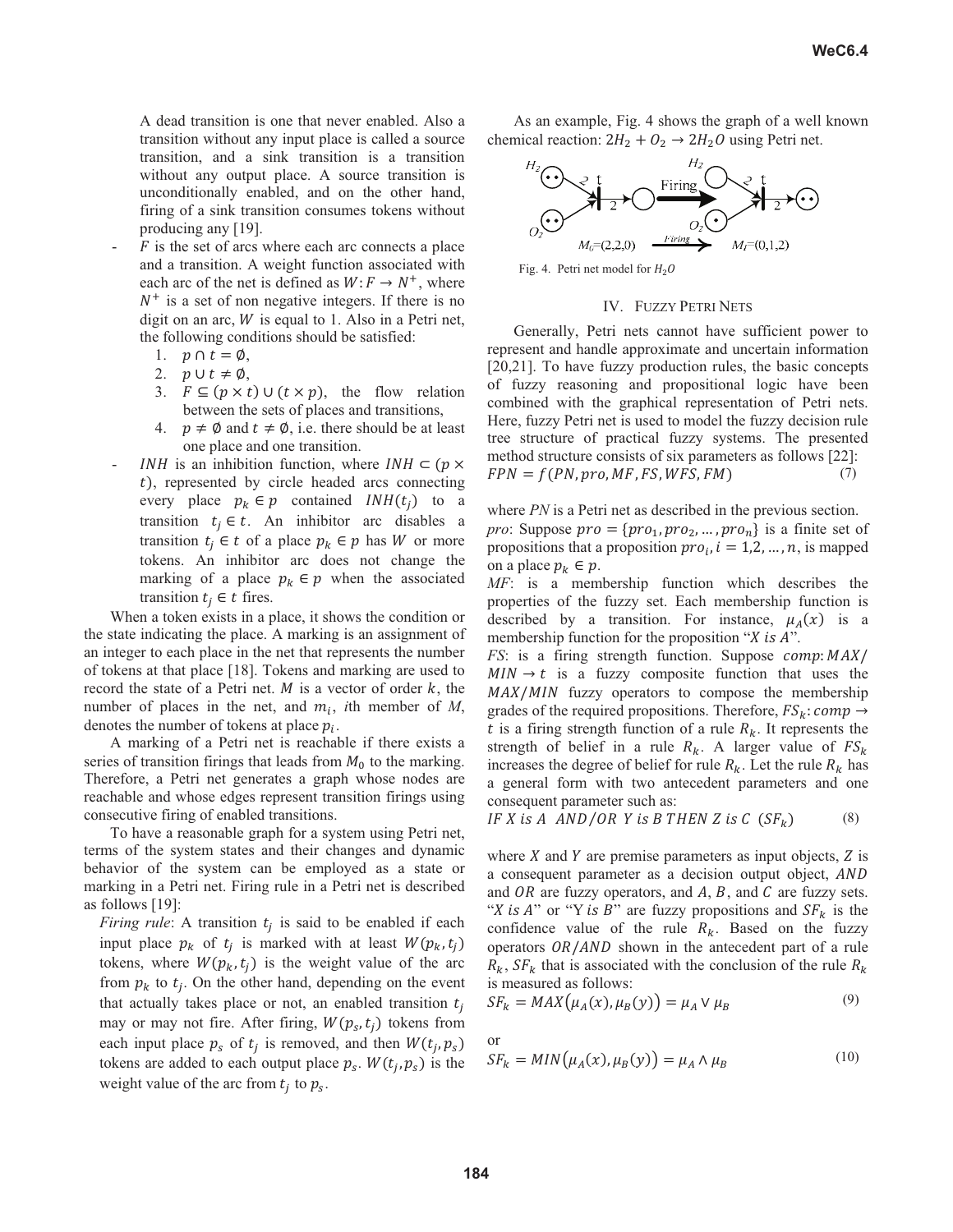*WFS*: is a winning rule. Suppose  $R_1, R_2, \ldots, R_n$  are the rules which constitute a fuzzy decision rule tree structure.

 $lev_1, lev_2, ..., lev_i$  are the j level structures of the tree and  $FS_1, FS_2, \ldots, FS_m$  are the firing strength of the m rules of  $lev_1$ .  $WFS_k$ :  $MAX(FS_1, FS_2, ..., FS_m) \rightarrow t$ , is the firing strength of the winning rule  $R_k \rightarrow R_m$ . WFS<sub>k</sub> is used to select the winning rule  $R_k$  that has the highest confidence among all rules in a level.

*FM*: is a fuzzy marking of FPN that represents the distribution of tokens, fuzzy values, and over places.  $FM: p \rightarrow N^+$  illustrates the degree of completion of the fuzzy event as a result of the processes of the fuzzy reasoning rules. In a FPN, a transition  $t_k$  is enabled at a fuzzy marking *FM*, if and only if  $FM(p_k) \geq W(p_k, t_k)$ ,  $INH(p_k, t_k) = \emptyset$ , a token that represents the required input fuzzy variable or value must reach a place  $p_k$  to fire a transition  $t_k$ , and the fuzzy rule condition associated with each transition must be true.

#### V. FPN DESIGN FOR FLATNESS CONTROL

In FPN, rules become active when their inputs receive new values. Membership functions of the antecedent propositions of each rule are calculated to determine the confidence of each of them. Each rule uses the fuzzy operator *AND* to combine its antecedent membership grades. These combination processes give the firing strength value for each fuzzy rule. The firing strengths of all rules are combined by a *MAX* composition function to determine the highest one. A highest firing strength rule describes the winning rule from the whole rules.

The following steps are employed to design a fuzzy Petri model to control the flatness system in cold rolling mill [22]. In this work, we describe only a FPN model to minimize the linear flatness error signal,  $e_1$ . The FPN model to minimize the parabolic flatness error signal  $e_2$  can be devised in the same manner.

*Step1*. Submit the input signals of the desired fuzzy rules.  $p_{101}$  and  $p_{102}$  are input places, respectively, for  $e_0$  and  $e_1$ , and  $t_{IOD1}$  and  $t_{IOD2}$  are the input transitions. In the model shown in Fig. 5, the transitions  $t_{IOD1}$  and  $t_{IOD2}$  are used to distribute the input objects  $e_0$  and  $e_1$  to activate the construction step of the propositions of the first and second antecedent parts of the rules.

*Step 2*. Construct the antecedent propositions and calculate the membership grade for each of them. In this problem,  $p_{\text{apro1}}, \ldots, p_{\text{apro12}}$  are antecedent propositions, where  $p_{\text{aproi}}$  is used to model the *i*th common antecedent proposition of the rules. Also,  $t_{aMF1}, \ldots, t_{aMF12}$  are antecedent membership function transitions, where the transition  $t_{aMFi}$  uses the membership function of the *i*th proposition to compute the degree of truth of this proposition.  $p_{aMG1}, \ldots, p_{aMG12}$  are antecedent membership grade places, where the token that could be shown in the place  $p_{aMGI}$  represents the value of the membership grade of the *i*th antecedent proposition.

Note that the number of tokens in a place  $p_{a\mu G_i}$ , is proportional to the number of the common propositions of the first or second antecedent part of the rules.

*Step 3*. Calculate the firing strength for each rule.  $t_{FS1}$ , ...,  $t_{FS35}$  are firing strength transitions, where  $t_{FSi}$  uses the fuzzy operator  $AND$  of a rule  $R_i$  to perform the MIN composition operation on the antecedent propositions of this rule. The result of this calculation represents the firing strength of the rule  $R_i$ . Also,  $p_{FS1}, \ldots, p_{FS35}$  are firing strength places. The token that could mark the place  $p_{FSi}$ , represents the firing strength value of the rule  $R_i$ . As shown in Fig. 5, firing a transition  $t_{FSi}$  represents the construction of the antecedent part of the rule  $R_i$ . Since a transition  $t_{FSi}$ must fire one time, an inhibitor arc from the place  $p_{FSi}$  to transition  $t_{FSi}$  is attached.



Fig. 5. FPN model of skewing controller

*Step 4*. Perform a *MAX* composition operation on the firing strengths of the activated rules to select the winning rule among the whole activated rules. In order to have the winning rule,  $t_{MAX} = MAX(p_{FS1}, ..., p_{FS35})$  is used as a MAX composition transition. Also  $p_{WFS}$  is the winning firing strength place of the winning rule among all activated rules.

*Step 5*. Determine the winning rule that has the highest confidence among the activated rules.  $t_{FSC1}$ , ...,  $t_{FSC35}$  are firing strength comparison transitions, where the transition  $t_{F\text{SCI}}$  is used to compare the firing strength  $FS_i$  of the rule  $R_i$ with the winning firing strength  $WFS_i$ .  $p_{WR1}, \ldots, p_{WR35}$  are winning rile places, where the token that could be marked a place  $p_{WRi}$  denotes that the rule  $R_i$  is selected to fire.